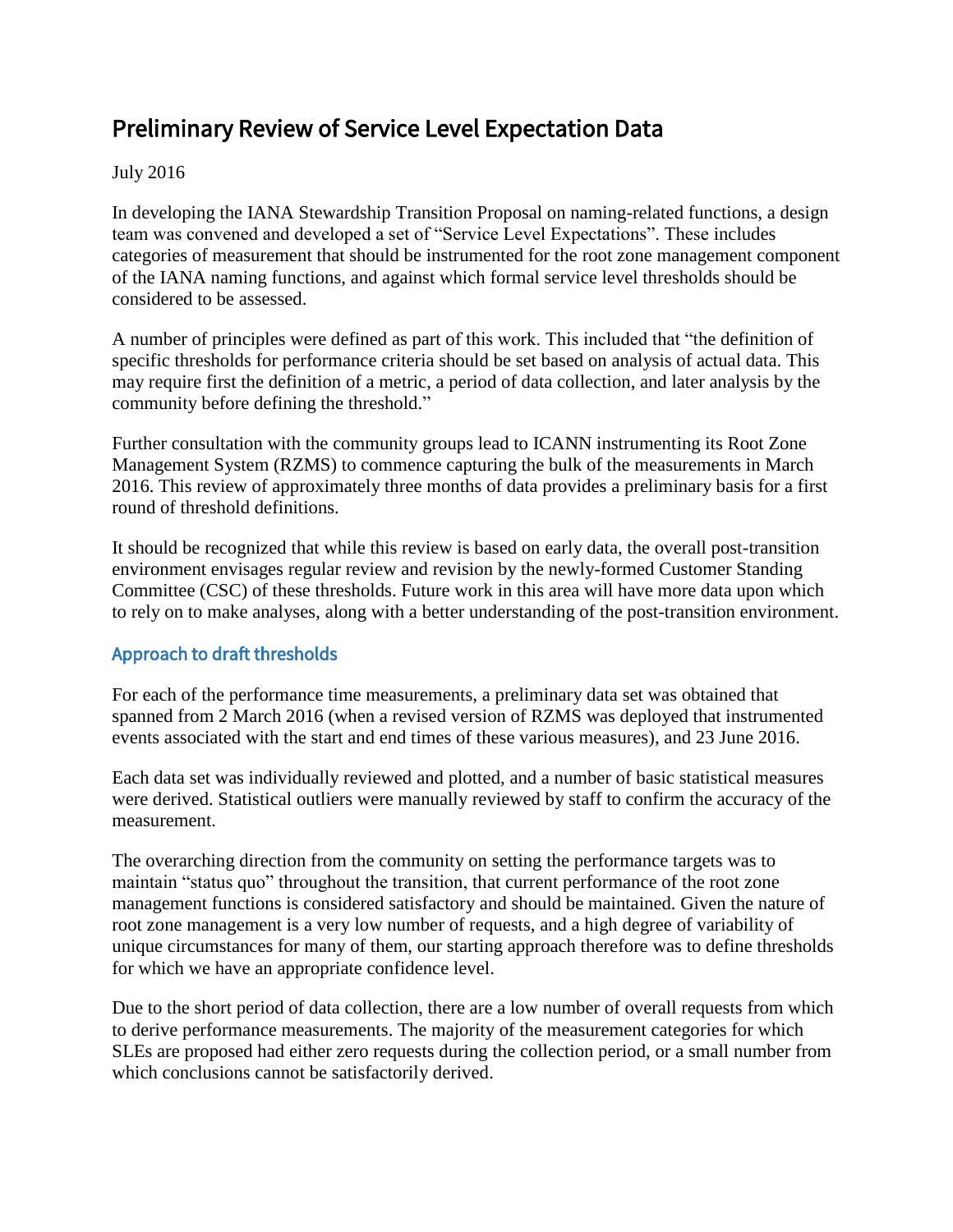No performance measurements exceeded a count of 100 for a given month which meant thresholds intended to be met at high levels (i.e. 99%) seemed inappropriate — otherwise a single outlier in a given month would mean PTI would fail to meet the service level. Also, given measurements are over calendar days, not work days, certain measurements can be heavily skewed by the day of submission unless the population size is large to average out this effect. Therefore no performance time SLAs have been proposed to a percentage higher than 95%.

For availability measurements, availability for all systems under measurement was 100% during the entire period except for scheduled routine maintenance of the RZM system.

For accuracy measurements, we believe acceptable performance is nothing less than 100% accuracy. All of these measures are therefore proposed to this level without exception.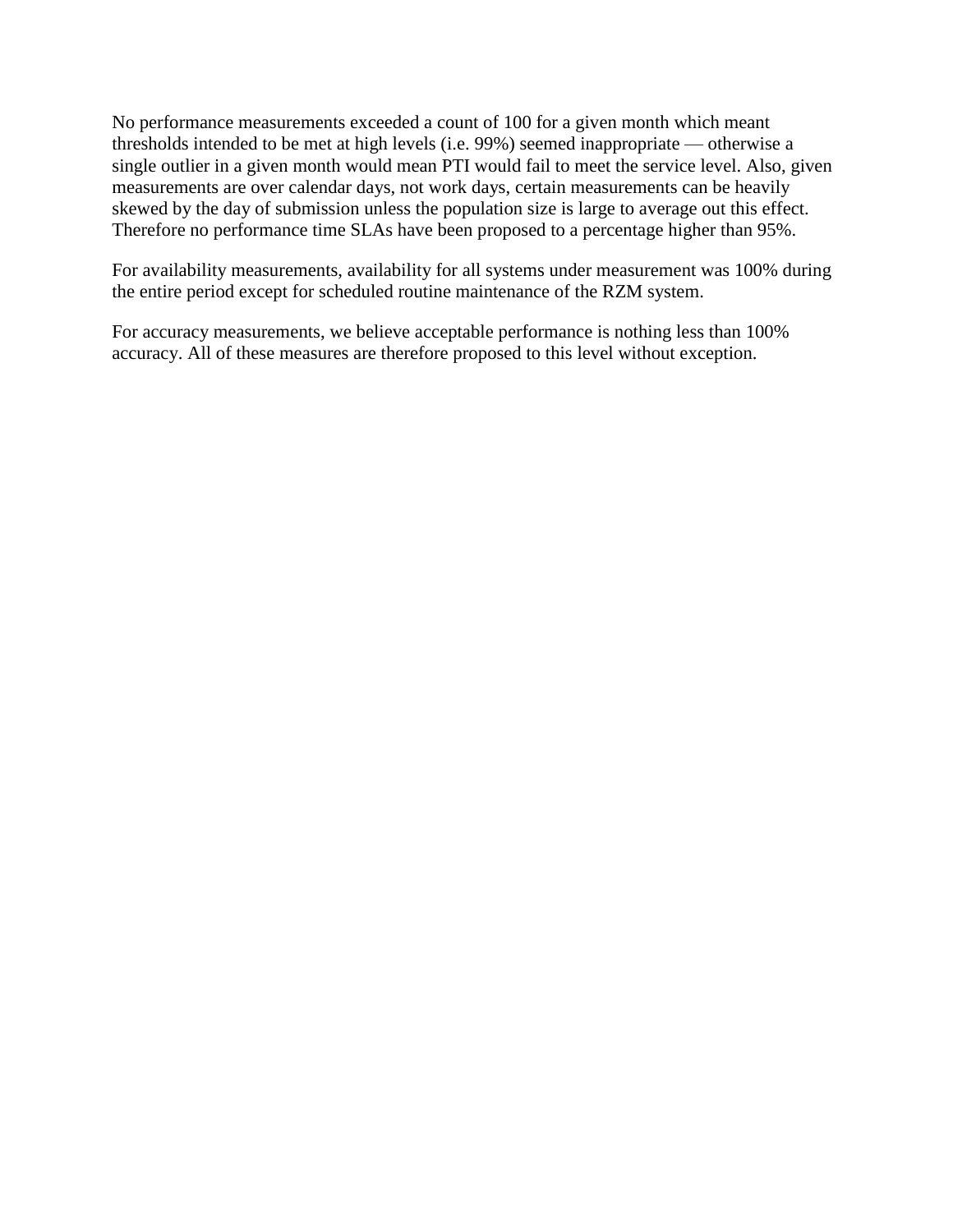## Processing Performance (Submission)

 $\overline{a}$ 

### Time for ticket confirmation to be sent to requester following receipt of change request via automated submission interface

Measurements suggest this performance process typically takes a few seconds to process. Given this is an automated process with little perceptible delay, we recommend an SLA of 60 seconds that would account for minor system variability that is not considered to impact customer experience.

| Category <sup>1</sup> | Data                                                                                | <b>Recommendation</b> |
|-----------------------|-------------------------------------------------------------------------------------|-----------------------|
|                       | $n=142$ , mean=1.05s, min=0.53s, max=2.48s,<br>$pstdev=0.45s, +2s=1.94s, +3s=2.39s$ | $\leq 60s(95\%)$      |
| Н                     | $n=96$ , mean=1.81s, min=0.96s, max=3.81s,<br>$pstdev=0.84s, +2s=3.49s, +3s=4.33s$  | $^{\prime\prime}$     |
| Ш                     | $n=111$ , mean=1.03s, min=0.79s, max=1.98s,<br>$pstdev=0.26s, +2s=1.56s, +3s=1.82s$ | $^{\prime\prime}$     |
| IV                    | $n=0$                                                                               | $^{\prime\prime}$     |
|                       | $n=1$ , mean/min/max=0.93s                                                          | $^{\prime\prime}$     |

Acceptance Recognition (Cat I)



<sup>&</sup>lt;sup>1</sup> Categories are those as defined in the design team's recommendations. In brief, Category I refers to routine changes that impact the root zone; Category II are routine changes that do not impact the root zone; Category III are changes pertaining to creating or transferring a gTLD; Category IV are changes pertaining to creating or transferring a ccTLD; Category V is all other changes, including those in Cats I-IV that had exceptional processing issues that made it impossible for them to be processed routinely.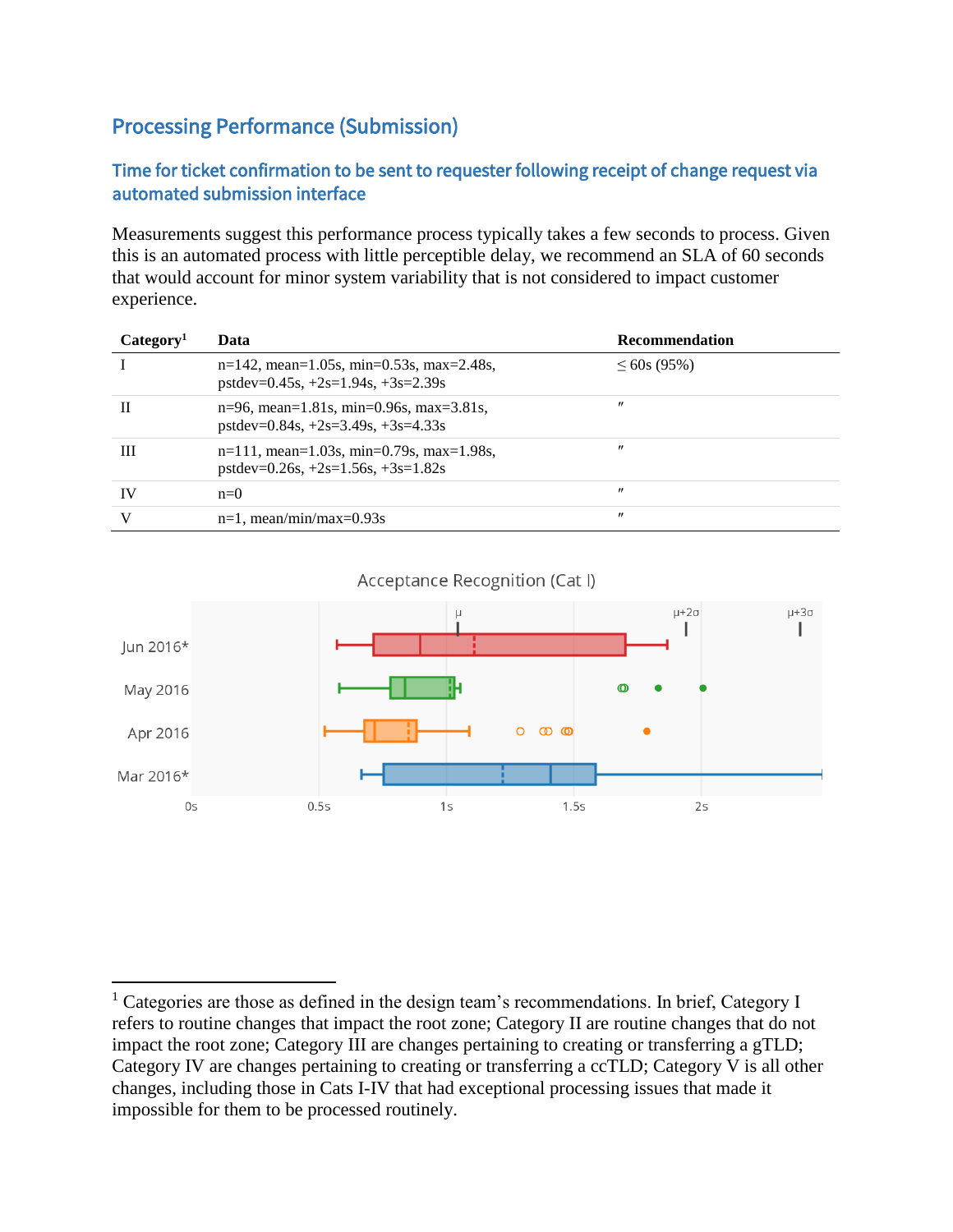

Acceptance Recognition (Cat III)



## Time for lodgment of change request into RZMS by ICANN staff on behalf of request sent by email

There is insufficient data to assess how long this process typically takes (the process was never invoked during the preliminary measurement period). Setting a service level expectation should be deferred until there is data to analyze and/or a dialogue between PTI and the CSC on determining customer expectation.

| Category | Data  | Recommendation |
|----------|-------|----------------|
|          | $n=0$ |                |
| Н        | $n=0$ |                |
| Ш        | $n=0$ |                |
| IV       | $n=0$ |                |
|          | $n=0$ |                |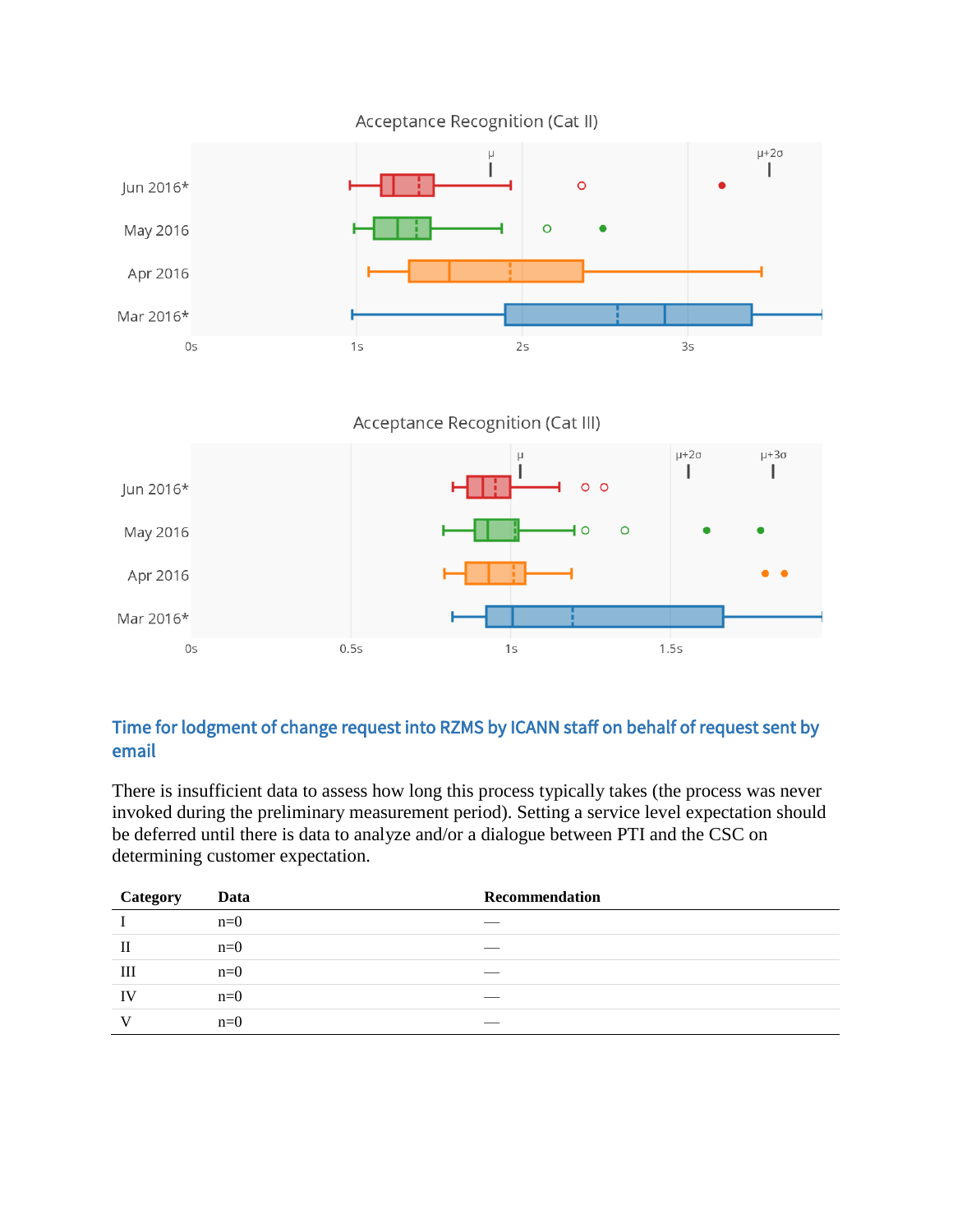## Processing Performance (Technical Checks)

### Time to return results for technical checks following submission of request via automated submission interface

While performance of a technical test is considered IANA processing time, the time taken to execute significantly reflects the configuration of the customer's services. For example, if a customer supplies servers that have connectivity problems, we must probe them, wait for their response and perform a number of retries. These delays waiting for customer responses appear as IANA processing time in the context of a single performance of a technical test suite, thus the time taken is reflective of the quality of the technical configuration provided by individual customers. Given single entities like registry service providers often submit changes in bulk to a portfolio of top-level domains, an issue with their configuration can have a compounding effect for a given period.

The superior performance of Category III tests is expected, as it reflects improved readiness of new gTLD delegations to having their technical configurations conform with the root zone requirements that are tested. This is the result of prior to submitting a Category III request, as part of their new gTLD application with ICANN, the customer must complete *pre-delegation testing* (PDT). This process is comprised of a superset of the IANA root zone technical tests, and therefore, the customer will have remedied any issues we are likely to identify just prior to submission of the request, resulting in the vast majority passing the tests without issue. This dynamic may change in the future as gTLD transfers become the predominant request type in this category, and those types of changes are not preceded by the same PDT regimen.

It should also be noted that this is measured as defined by the SLE document, which means that unlike the other technical check measures, this process is not strictly limited to measuring how long the technical check performance process takes. It measures from the *beginning of the request* until the first technical check result is returned, which includes other automated processing including the time measured earlier in the category "Time for ticket confirmation to be sent to requester following receipt of change request via automated submission interface".

| Category  | Data                                                                                     | Recommendation    |
|-----------|------------------------------------------------------------------------------------------|-------------------|
|           | $n=142$ , mean=10.86m, min=0.28m, max=59.25m,<br>$pstdev=13.28m, +2s=37.42m, +3s=50.70m$ | $\leq 50$ m (95%) |
| Н         | Not applicable.                                                                          |                   |
| Ш         | $n=111$ , mean=2.91m, min=0.16m, max=17.13m,<br>$pstdev=2.02m, +2s=6.96m, +3s=8.98m$     | $\leq 10m(95%)$   |
| <b>IV</b> | $n=0$                                                                                    | $\leq 50$ m (95%) |
|           | $n=1$ , mean/min/max=133.80s                                                             | $^{\prime\prime}$ |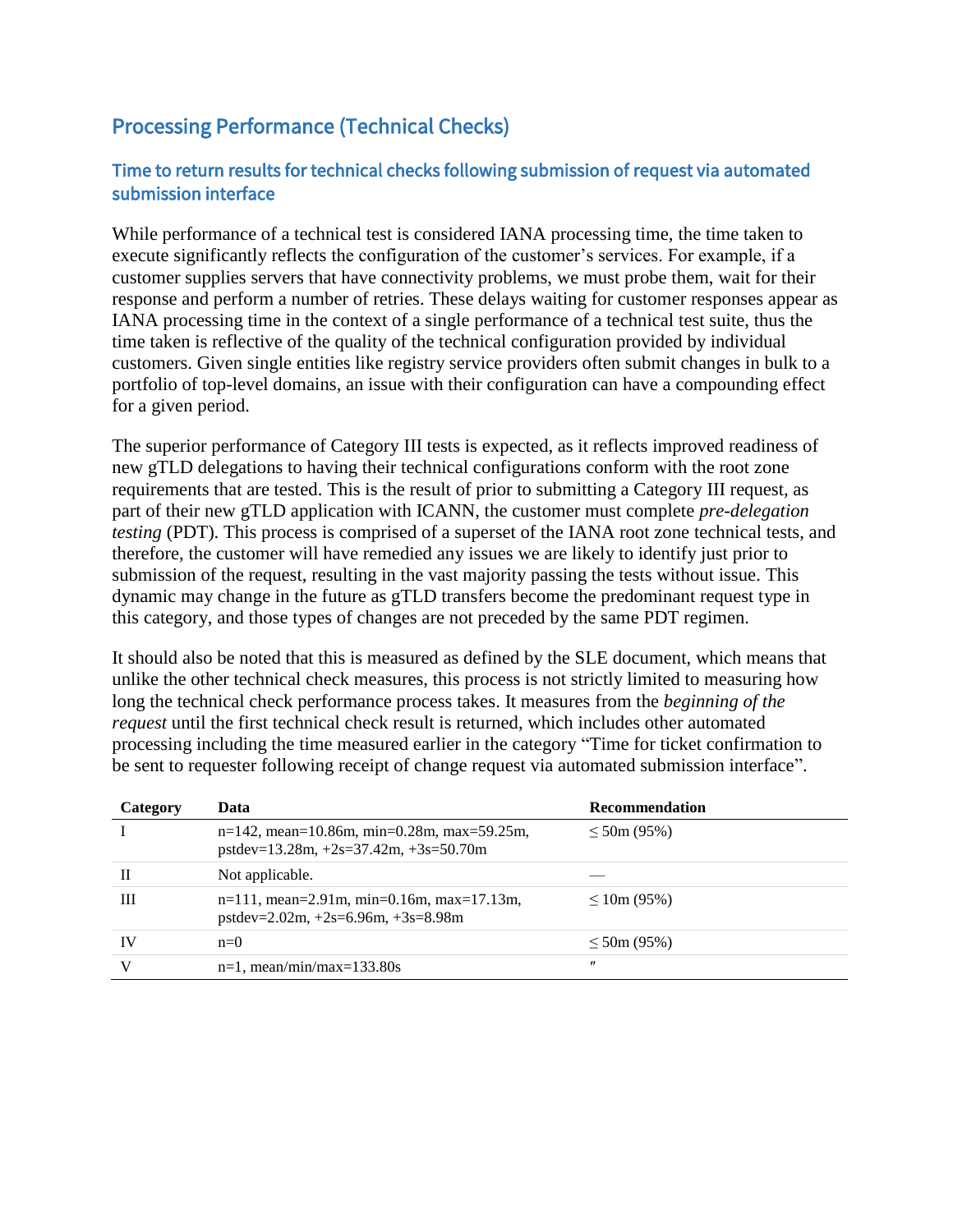

### Time to return results for subsequent performance of technical checks during retesting due to earlier failed tests

Should a customer not pass technical testing, the system will automatically retry testing periodically to identify if the identified faults have been remedied. In addition, the customer may explicitly force a retest through their self-service interface. This measurement identifies the length of time each of those technical check retest runs takes.

| Category | Data                                                                                          | <b>Recommendation</b> |
|----------|-----------------------------------------------------------------------------------------------|-----------------------|
|          | n=64, mean=40.84s, min=6.29s,<br>$max=279.34s$ , pstdev=40.44s,<br>$+2s=121.71s, +3s=162.15s$ | $\leq 3m(95\%)$       |
| П        | Not applicable.                                                                               |                       |
| Ш        | $n=8$ , mean=6.81s, min=6.20s,<br>max=8.04s, pstdev=0.60s, $+2s=8.01s$ ,<br>$+3s=8.60s$       | $\leq 3m(95\%)$       |
| IV       | $n=0$                                                                                         | $^{\prime\prime}$     |
| v        | $n=1$ , mean/min/max=4.70s                                                                    | $^{\prime\prime}$     |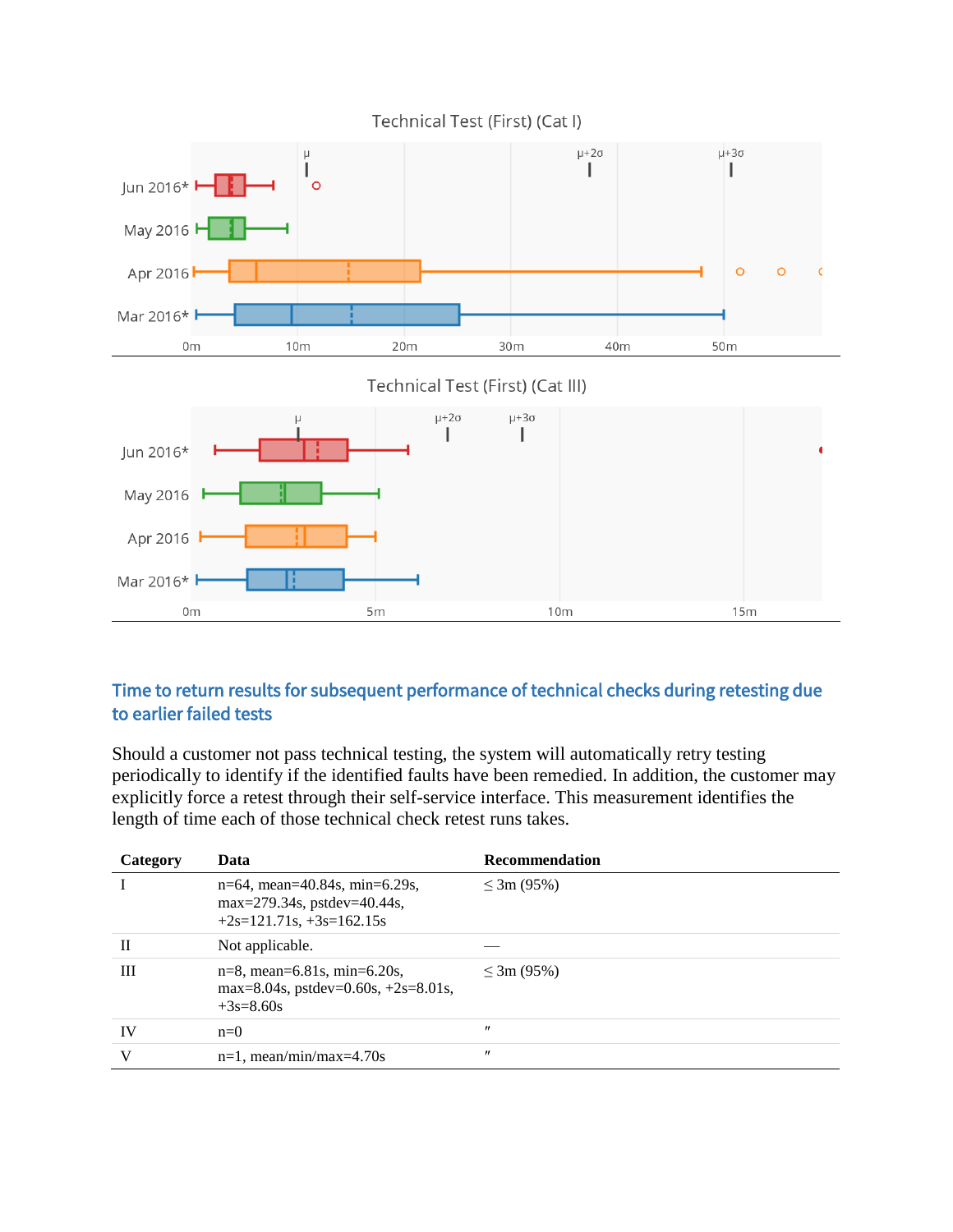

## Time to return results for performance of technical checks during Supplemental Technical Check phase

After the bulk of processing, just prior to releasing a request for implementation, the suite of technical tests is reperformed. This is known as the "supplemental technical check", the purpose of which is to identify any configurations that fell out of compliance during the IANA processing time. While most requests only take a couple of days to process, this is not normally a concern, but for requests in Categories IV and V, they may take an extended period of many months, and thus the technical environment may have significantly deviated from the one tested at the commence of the ticket. This supplemental check is designed to identify these cases.

The higher performance of this phase compared to the first technical check and technical check retests is to be expected as a requests typically<sup>2</sup> do not reach this phase without any technical check issues being remedied earlier in processing.

 $\overline{a}$ 

 $2 \text{ In the event staff processing an individual request grant an exception/wavier to a particular.}$ technical requirement due to unique circumstances, the request will still fail the automated supplemental technical check phase. This could cause variance on individual requests which are not exhibited in this preliminary data set.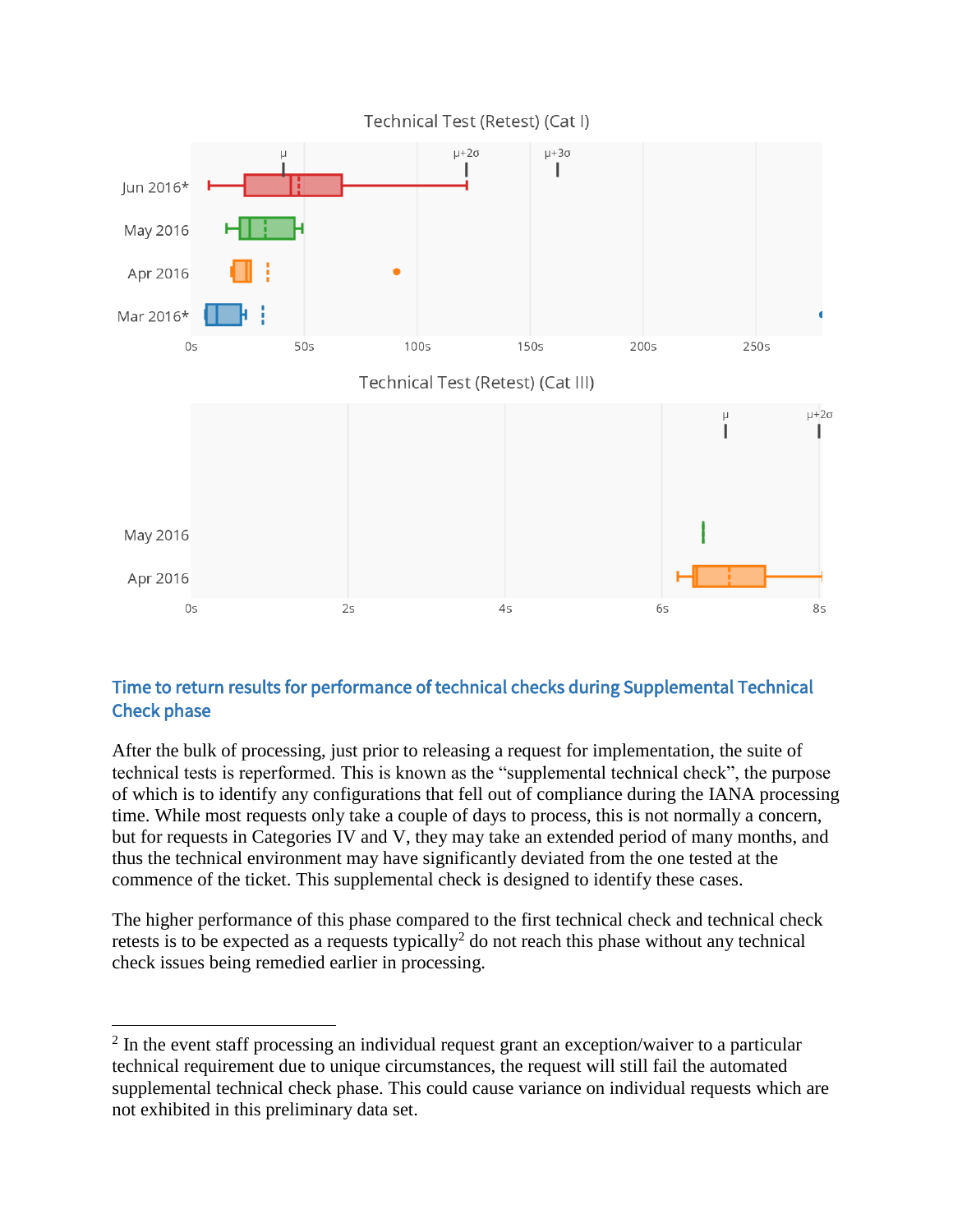| Category | Data                                                                                      | <b>Recommendation</b> |
|----------|-------------------------------------------------------------------------------------------|-----------------------|
|          | $n=142$ , mean=15.04s, min=3.64s, max=113.65s,<br>$pstdev=14.41s, +2s=43.86s, +3s=58.28s$ | $\leq 60s(95\%)$      |
| H        | Not applicable.                                                                           |                       |
| Ш        | $n=112$ , mean=10.09s, min=4.95s, max=100.04s,<br>$pstdev=14.07s, +2s=38.22s, +3s=52.29s$ | $\leq 60s(95\%)$      |
| IV       | $n=0$                                                                                     | $\leq 5m (95\%)$      |
|          | $n=1$ , mean/min/max=4.40s                                                                | $^{\prime\prime}$     |

We recommend a higher threshold of 5 minutes for this measure due to the impact of customer configurations.







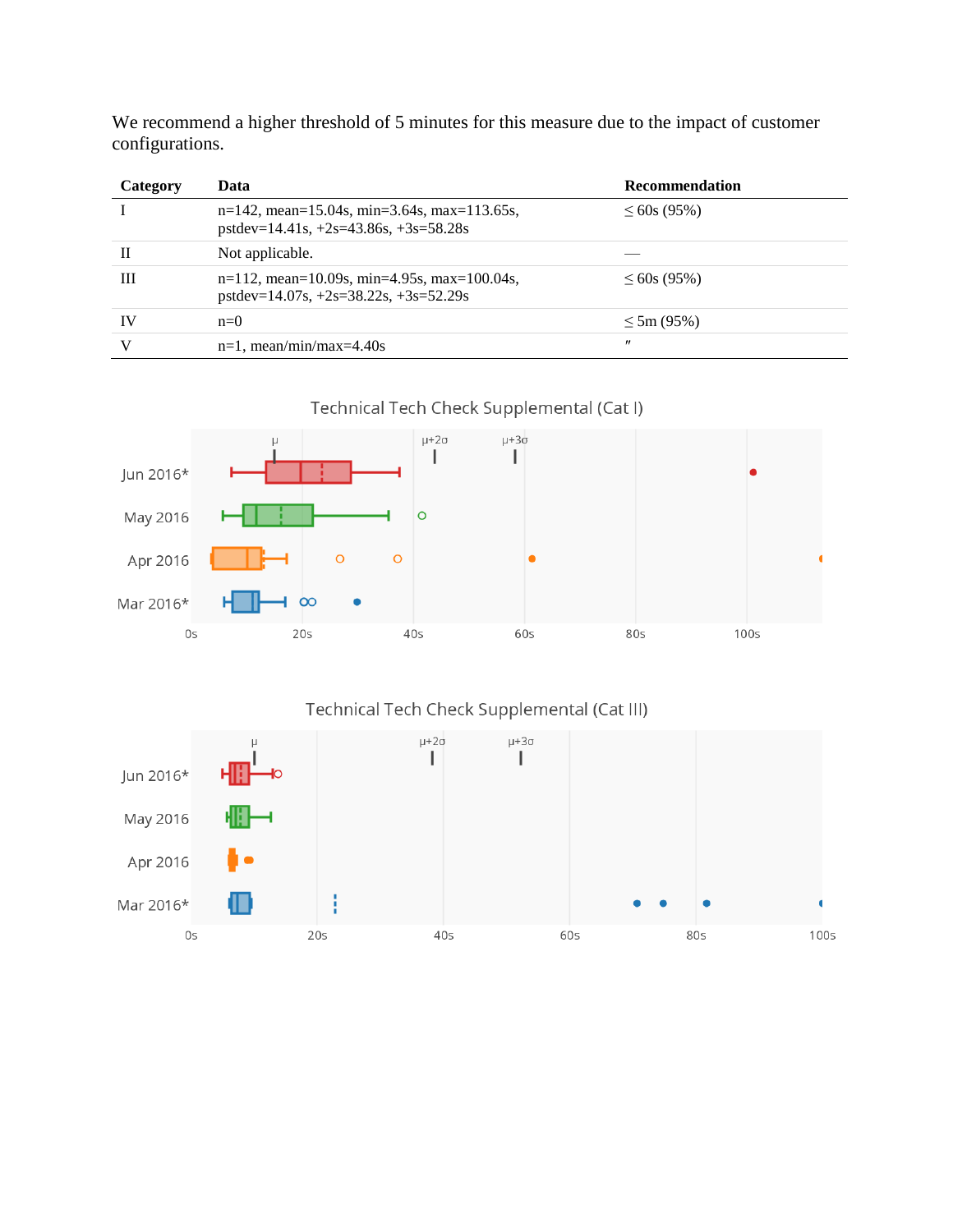## Processing Performance (Contact Confirmation)

### Time for authorization contacts to be asked to approve change request after completing previous process phase

Measurements suggest this performance process typically takes a few milliseconds to process. Given this is an automated process with little perceptible delay, we recommend an SLA of 60 seconds that would account for minor system variability that is not considered to impact customer experience.

| Category | Data                                                                               | Recommendation    |
|----------|------------------------------------------------------------------------------------|-------------------|
|          | $n=134$ , mean=0.00s, min=0.00s, max=0.01s<br>$pstdev=0.00s, +2s=0.00s, +3s=0.00s$ | $\leq 60s(95\%)$  |
| П        | $n=96$ , mean=0.00s, min=0.00s, max=0.00s<br>$pstdev=0.00s, +2s=0.00s, +3s=0.00s$  | "                 |
| Ш        | $n=107$ , mean=0.00s, min=0.00s, max=0.00s<br>$pstdev=0.00s, +2s=0.00s, +3s=0.00s$ | $^{\prime\prime}$ |
| IV       | $n=0$                                                                              | $^{\prime\prime}$ |
|          | $n=1$ , mean/min/max=0.00s                                                         | $^{\prime\prime}$ |



#### Email Dispatch (Cat I)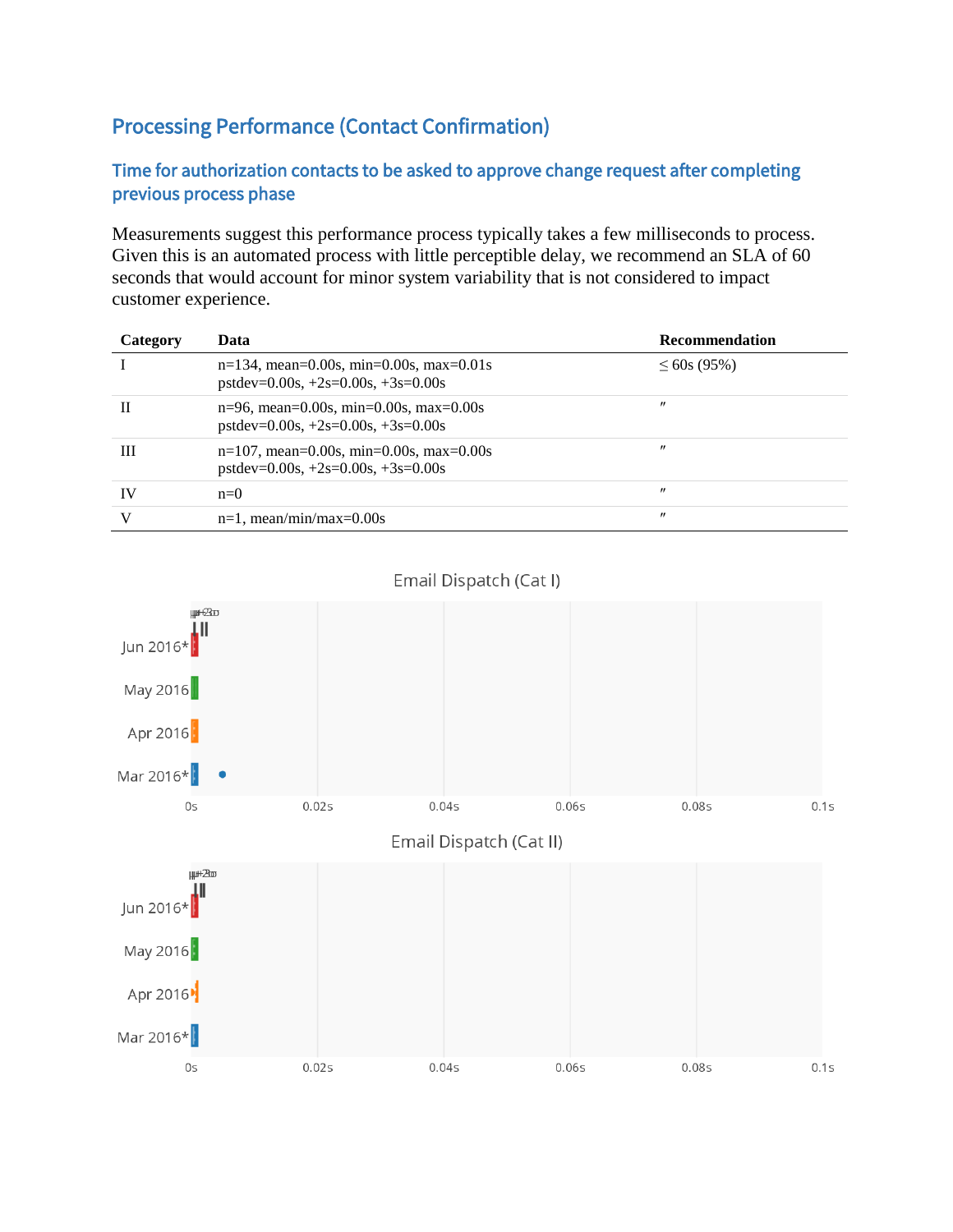#### Email Dispatch (Cat III)



#### Time for response to be affirmed by IANA Functions Operator

Measurements suggest this performance process typically takes a few milliseconds to process. Given this is an automated process with little perceptible delay, we recommend an SLA of 60 seconds that would account for minor system variability that is not considered to impact customer experience.

| Category | Data                                                                                    | <b>Recommendation</b> |
|----------|-----------------------------------------------------------------------------------------|-----------------------|
|          | $n=130$ , mean=0.00s, min=0.00s,<br>$max=0.00s$<br>$pstdev=0.00s, +2s=0.00s, +3s=0.00s$ | $\leq 60$ s (95%)     |
| H        | $n=86$ , mean=0.00s, min=0.00s,<br>$max=0.00s$<br>$pstdev=0.00s, +2s=0.00s, +3s=0.00s$  | $^{\prime\prime}$     |
| Ш        | $n=103$ , mean=0.00s, min=0.00s,<br>$max=0.00s$<br>$pstdev=0.00s, +2s=0.00s, +3s=0.00s$ | $^{\prime\prime}$     |
| IV       | $n=0$                                                                                   | $^{\prime\prime}$     |
| V        | $n=1$ , mean/min/max=0.00s                                                              | $^{\prime\prime}$     |

#### Recognition of Confirmation (Cat I)

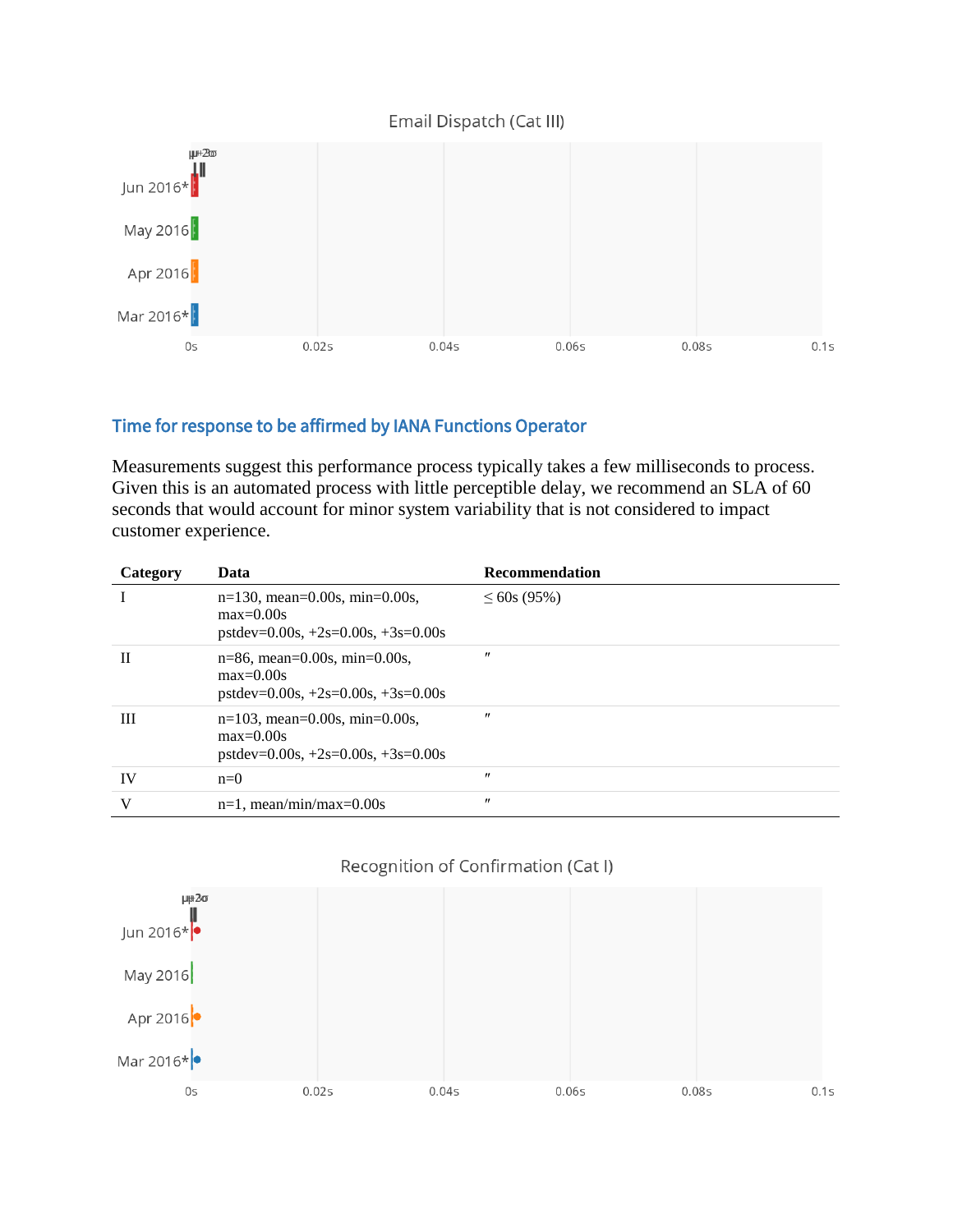

## Recognition of Confirmation (Cat II)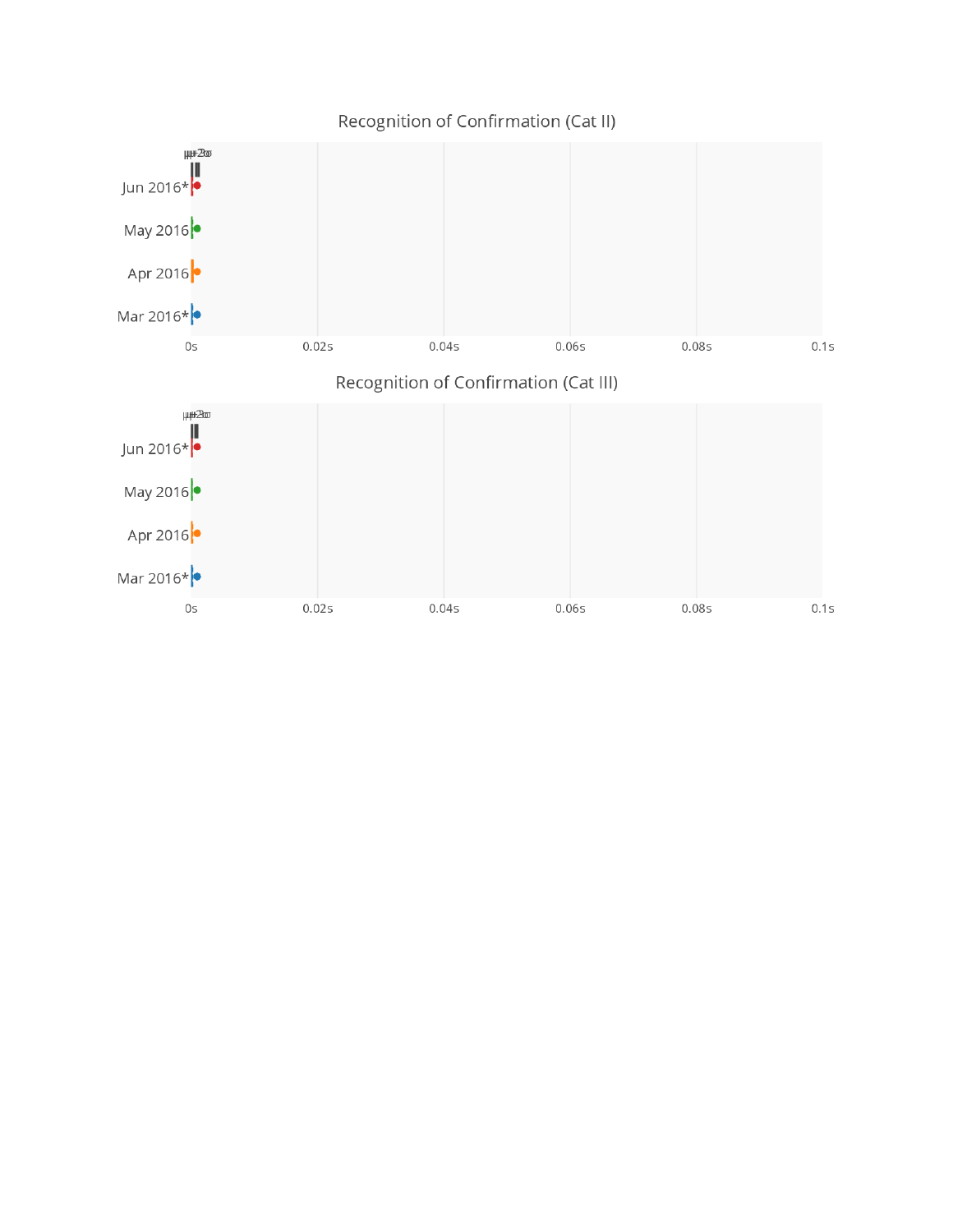## Processing Performance (IANA Processing)

### Time to complete all other validations and reviews by IANA Functions Operator and release request for implementation

This time, which reflects the "manual processing" component of the workflow, is the time when requests are pending review by staff, being actively reviewed by staff, or otherwise being processed in a manner in which PTI is responsible for the timeliness but is not part of the automated processes like contact confirmations and technical checking.

For routine requests, this component includes performing manual reviews, well formedness checks, responding to any requests for special exemptions, responding to requests for clarification from the customers, and the time associated with adhering to regulatory obligations.

**Important note:** Due to the methodology in which the measurement is performed, time during the preliminary period that is attributable to NTIA is being counted as staff processing time. Post-transition, this time will no longer be a factor which is expected to reduce the staff processing time. Therefore this time should be re-evaluated when there is sufficient posttransition data to consider.

For Categories I through III, we propose performance thresholds based on the mean plus three standard deviations, albeit with a 90% requirement. This reflects the higher variability of this measure compared with other measurement types.

No ccTLD delegation or transfer requests were processed in the period, and therefore no conclusions can be drawn from the data. Therefore we have considered the existing performance standards under the NTIA IANA Functions Contract which have been considered satisfactory by the community, in which end-to-end performance of Category IV requests is expected to be performed within 120 days 50% of the time. We think it would be reasonable to set a starting benchmark at half this value for IANA processing time, until further data is available and the post-transition environment for ccTLD delegations and transfers is clarified.

Category V, of which there was one request during the time period, is expressly intended to be a category for which there is unusual IANA processing for which a performance threshold would not be appropriate. Therefore none is recommended.

| Category  | Data                                                                                   | Recommendation   |
|-----------|----------------------------------------------------------------------------------------|------------------|
|           | $n=131$ , mean=3.00d, min=0.77d, max=6.51d,<br>$pstdev=1.42d, +2s=5.84d, +3s=7.26d$    | $\leq$ 7d (90%)  |
| H         | $n=81$ , mean=2.39d, min=0.16d, max=5.72d,<br>$pstdev=1.64d, +2s=5.67d, +3s=7.31d$     | $\leq$ 7d (90%)  |
| Ш         | $n=103$ , mean=4.37d, min=0.12d, max=17.13d,<br>pstdev= $2.57d, +2s=9.51d, +3s=12.08d$ | $\leq$ 12d (90%) |
| <b>IV</b> | $n=0$                                                                                  | $\leq 60d(50\%)$ |
| V         | $n=1$ , mean/min/max=4.36d                                                             | None.            |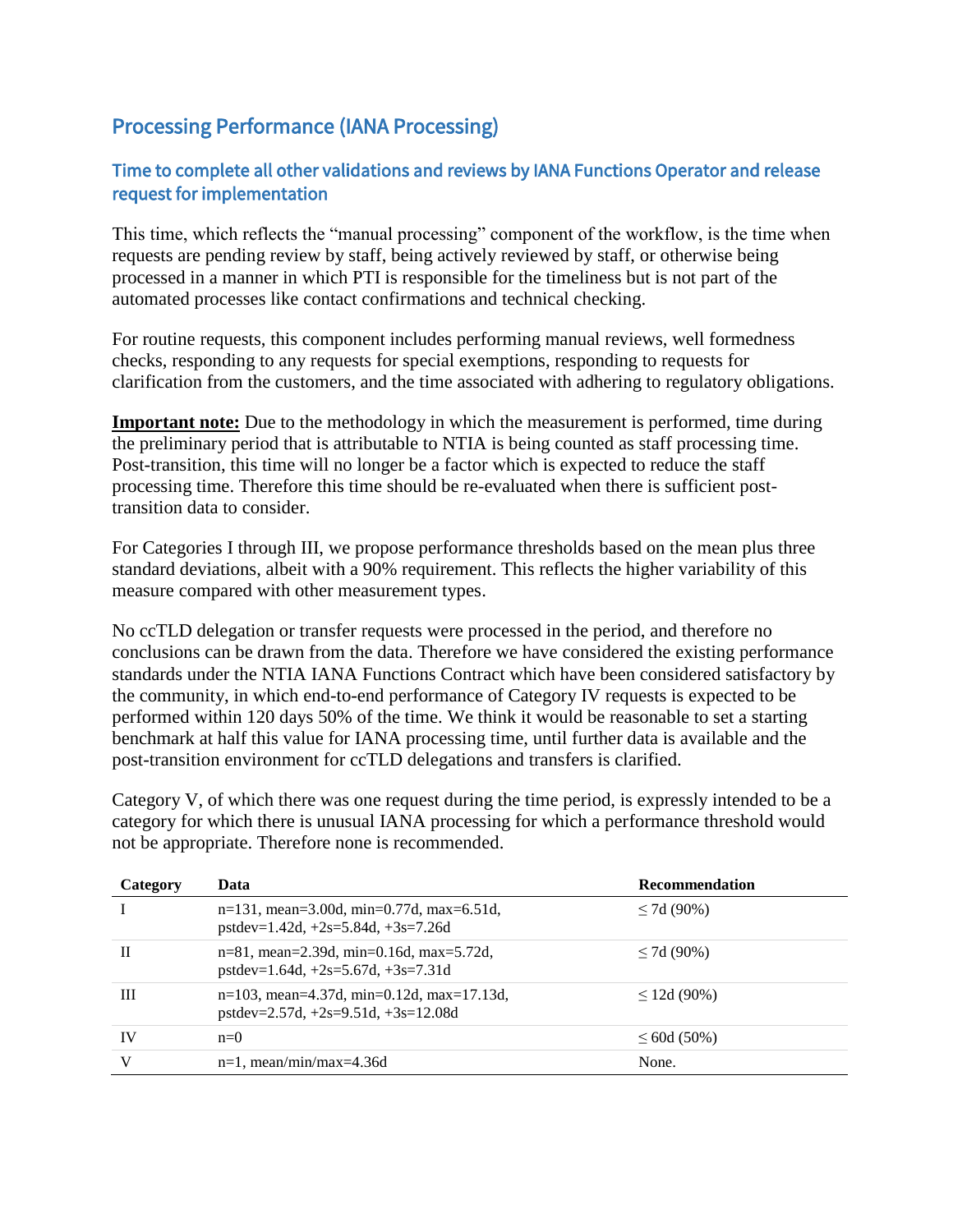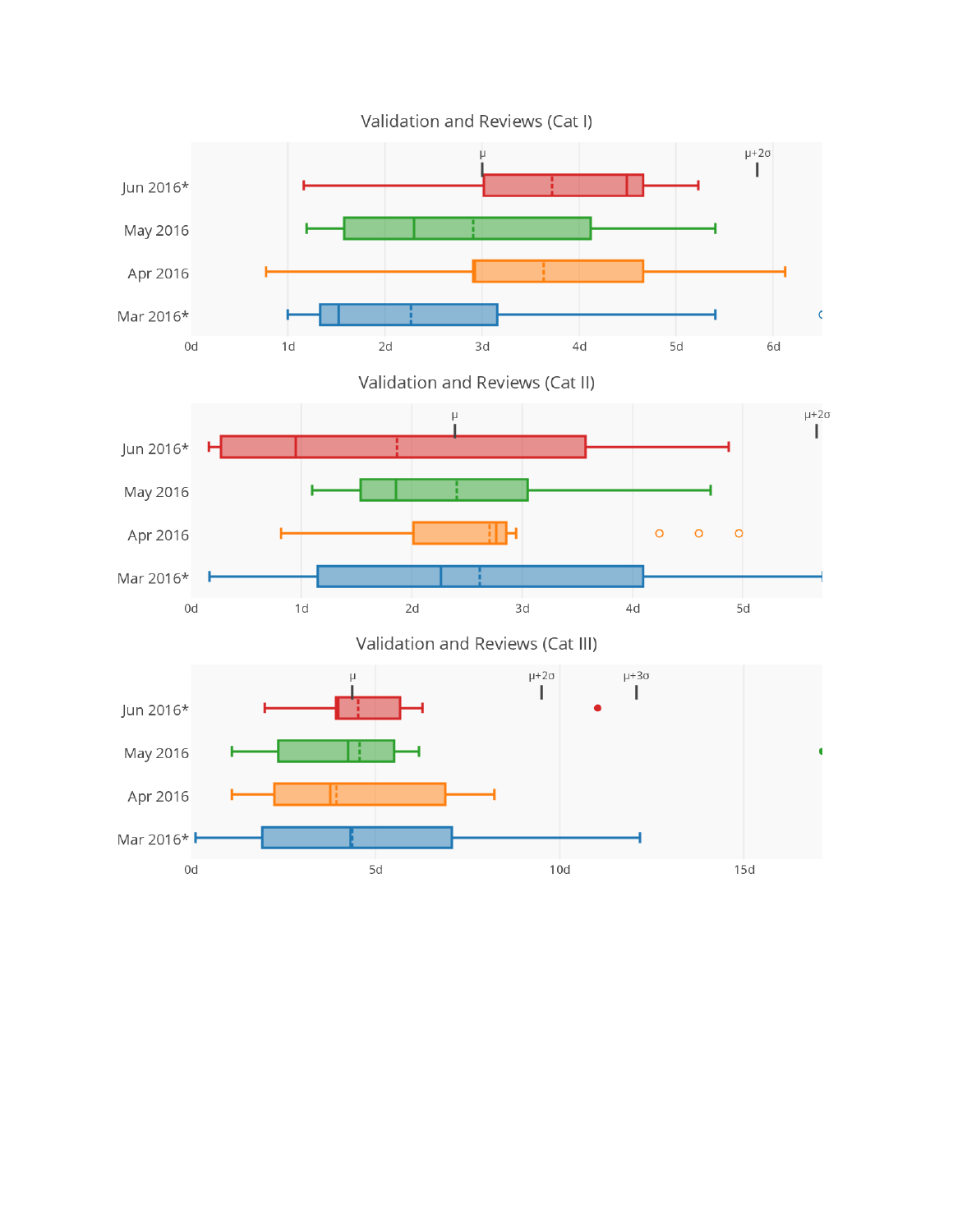## Processing Performance (Implementation of Changes)

## Time for root zone changes to be published following completion of validations and reviews by IANA Functions Operator

The Root Zone Maintainer Agreement<sup>3</sup> between ICANN and Verisign stipulates performance of this component at  $\leq 72$  hours for 99% of performance. As the agreement wholly governs how quickly this process is performed, this threshold should be set to match this until superseded by changes to the agreement or further requirements setting by the community.

There was one significant outlier of over six days for an individual request. This relates to a change that was deliberately held for later implementation to align with another change request at request of the customer. There may be benefit post-transition in either formalizing deferredimplementation requests as a distinct category or considering them as Category V requests due to their infrequency.

| Category | Data                                                                                    | Recommendation    |
|----------|-----------------------------------------------------------------------------------------|-------------------|
|          | $n=131$ , mean=0.65d, min=0.03d, max=6.10d,<br>$pstdev=0.55d, +2s=1.75d, +3s=2.31d$     | $\leq$ 72h (99%)  |
|          | Not applicable.                                                                         |                   |
| Ш        | $n=103$ , mean=18.62h, min=0.71h, max=44.70h,<br>$pstdev=7.55h, +2s=33.73h, +3s=41.29h$ | $\leq$ 72h (99%)  |
| IV       | $n=0$                                                                                   | $^{\prime\prime}$ |
|          | $n=1$ , mean/min/max=17.87h                                                             | $^{\prime\prime}$ |



#### Root Zone Publication (Cat I)

 $\overline{a}$ 

<sup>3</sup> https://www.icann.org/iana\_imp\_docs/63-root-zone-maintainer-agreement-v-1-0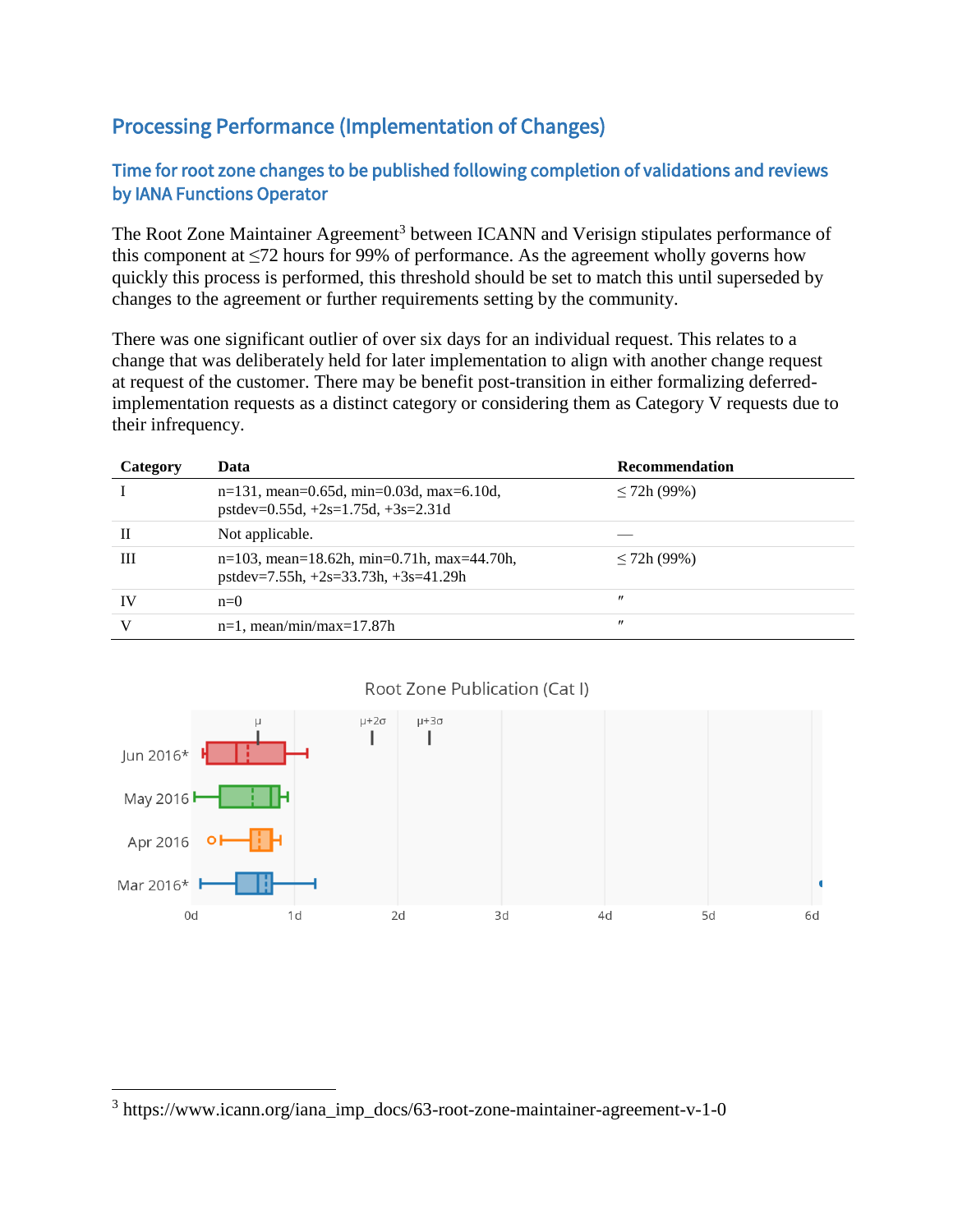

### Time to notify requester of change completion following publication of requested changes

Measurements suggest this performance process typically takes 1-2 seconds to process. Given this is an automated process with little perceptible delay, we recommend an SLA of 60 seconds that would account for minor system variability that is not considered to impact customer experience.

| Category | Data                                                                                | <b>Recommendation</b> |
|----------|-------------------------------------------------------------------------------------|-----------------------|
|          | $n=131$ , mean=0.28s, min=0.15s, max=0.76s,<br>$pstdev=0.12s, +2s=0.52s, +3s=0.64s$ | $\leq 60s(95\%)$      |
| Н        | $n=81$ , mean=0.21s, min=0.16s, max=0.42s,<br>$pstdev=0.06s, +2s=0.33s, +3s=0.40s$  | $^{\prime\prime}$     |
| Ш        | $n=103$ , mean=0.59s, min=0.42s, max=2.11s,<br>$pstdev=0.29s, +2s=1.17s, +3s=1.47s$ | $^{\prime\prime}$     |
| IV       | $n=0$                                                                               | $^{\prime\prime}$     |
| V        | $n=1$ , mean/min/max=0.45s                                                          | $^{\prime\prime}$     |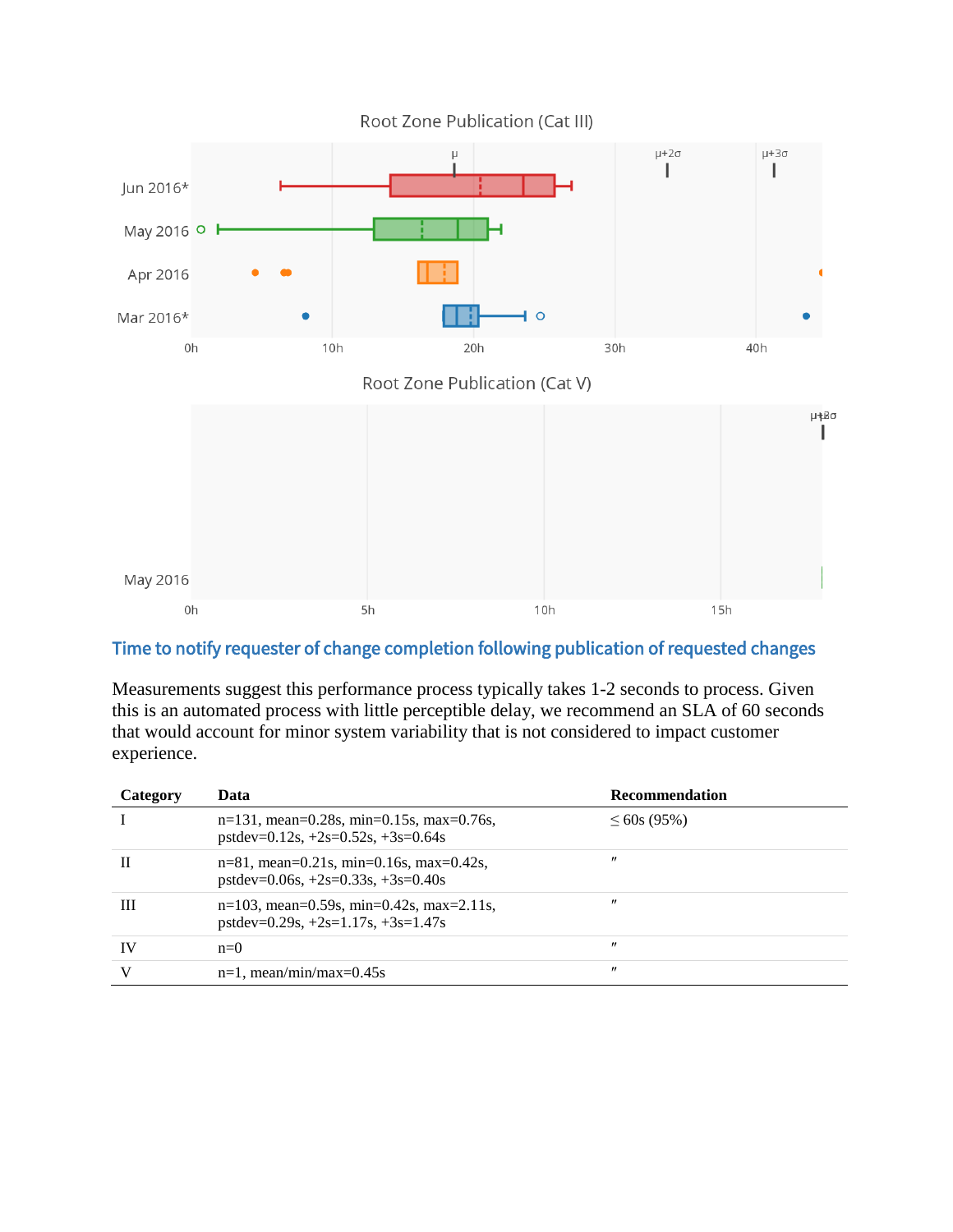

Notification of Completion (Cat I)

Notification of Completion (Cat II)



Notification of Completion (Cat III)

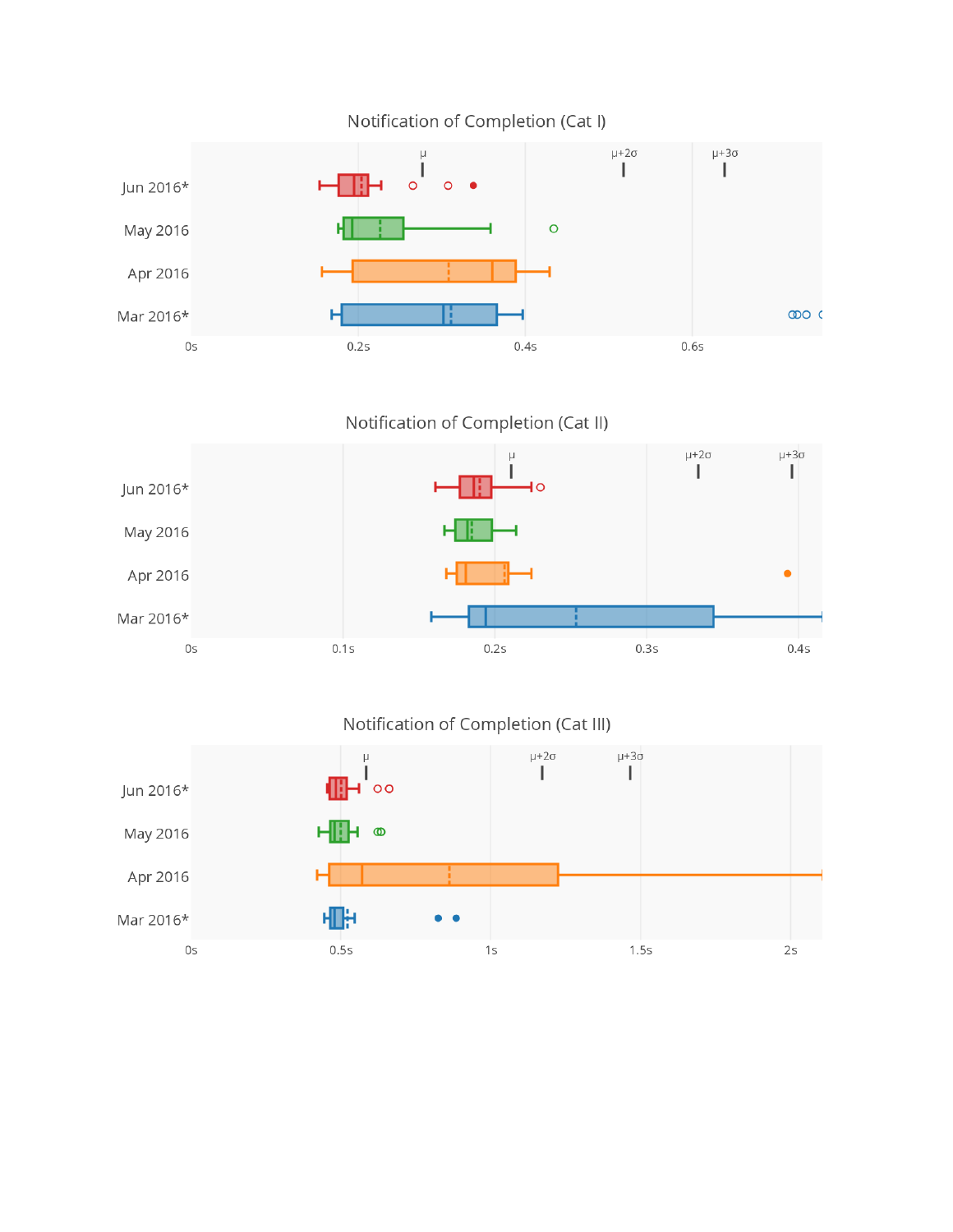## **Accuracy**

#### Root zone file data published in the root zone matches that provided in the change request

This measures that the technical data supplied by the customer, and validated throughout the root zone management process, is what is implemented in the root zone.

| Category | Data                 | Recommendation    |
|----------|----------------------|-------------------|
|          | $\bar{x} = 100\%$    | $= 100\%$         |
| П        | Not applicable.      |                   |
| Ш        | $\overline{x}=100\%$ | $= 100\%$         |
| IV       | $\overline{x}=100\%$ | $^{\prime\prime}$ |
|          | $\overline{x}=100\%$ | $^{\prime\prime}$ |

### Root zone database is correctly updated in accordance with change requests

This measures that the non-technical data supplied by the customer, and validated throughout the root zone management process, is what is stored in the root zone database (and subsequently recorded in the RZMS, WHOIS service, etc.)

| Category | Data              | Recommendation    |
|----------|-------------------|-------------------|
|          | $\bar{x} = 100\%$ | $= 100\%$         |
| H        | $\bar{x} = 100\%$ | $^{\prime\prime}$ |
| Ш        | $\bar{x} = 100\%$ | $^{\prime\prime}$ |
| IV       | $\bar{x} = 100\%$ | $^{\prime\prime}$ |
| $\bf{V}$ | $\bar{x} = 100\%$ | $^{\prime\prime}$ |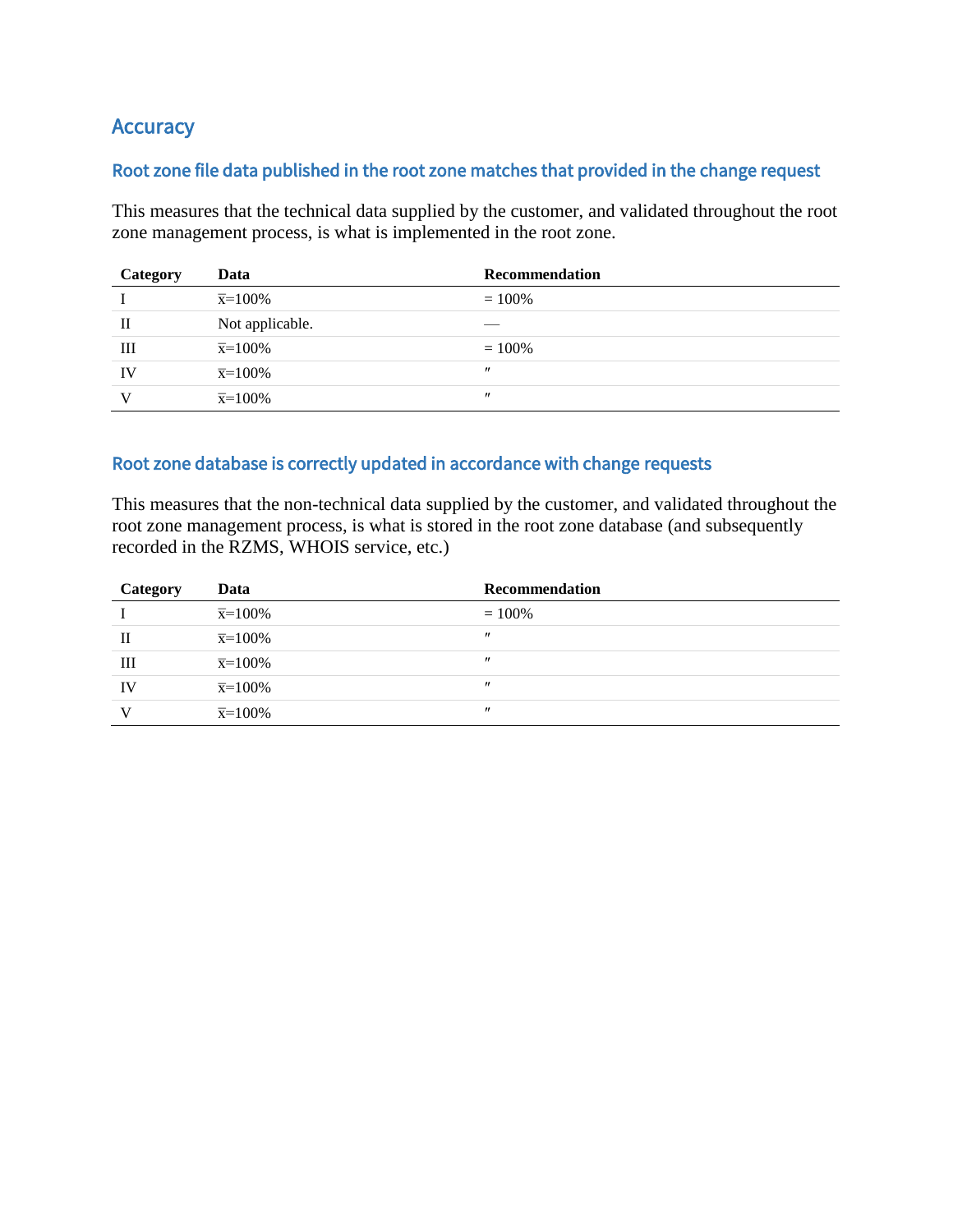## Enquiry Processing

#### Time to send acknowledgement of enquiry

This is a wholly automated process that typically takes less than a second. Variability is likely associated with minor fluctuations in system load, as enquiries are lodged in a shared system used across all of the IANA functions. Note that the ticketing system used for enquiry handling only measures the relevant events to the second, therefore we do not have sub-second granularity for this measurement category.

Given this is an automated process with little perceptible delay, we recommend an SLA of 60 seconds that would account for minor system variability that is not considered to impact customer experience.



#### Time to send initial response to enquiry

Typical response times average to 1-2 days, but can vary depending on whether an enquiry is received on a weekend and the complexity of the enquiry — some enquiries are escalated to internal subject matter experts in order to provide a more substantive initial response.

| Data                                      | <b>Recommendation</b> |
|-------------------------------------------|-----------------------|
| $n=33$ , mean=1.04d, min=0.00d, max=5.42d | $\leq 5d(90\%)$       |
| pstdev=1.21d, $+2s=3.46d$ , $+3s=4.67d$   |                       |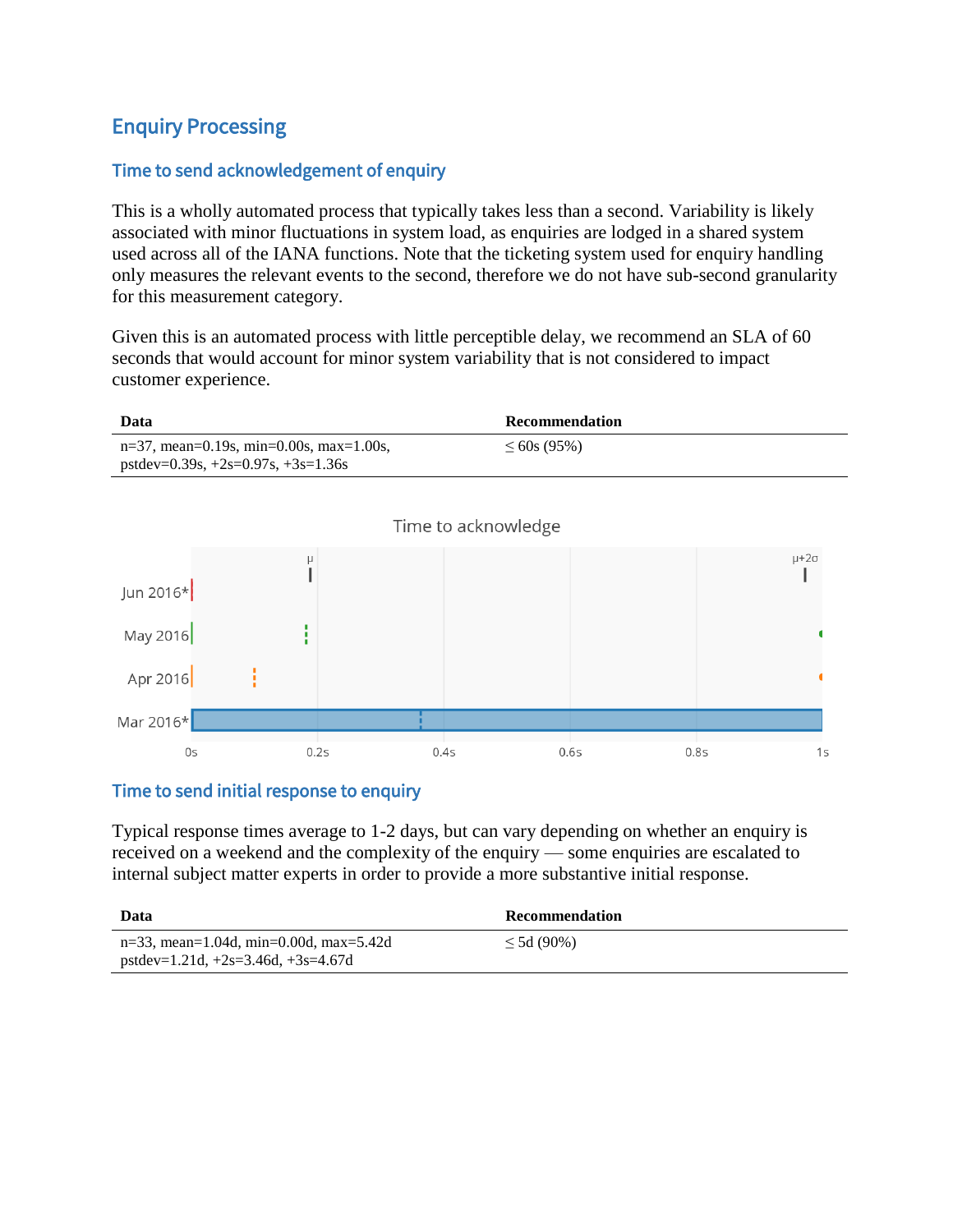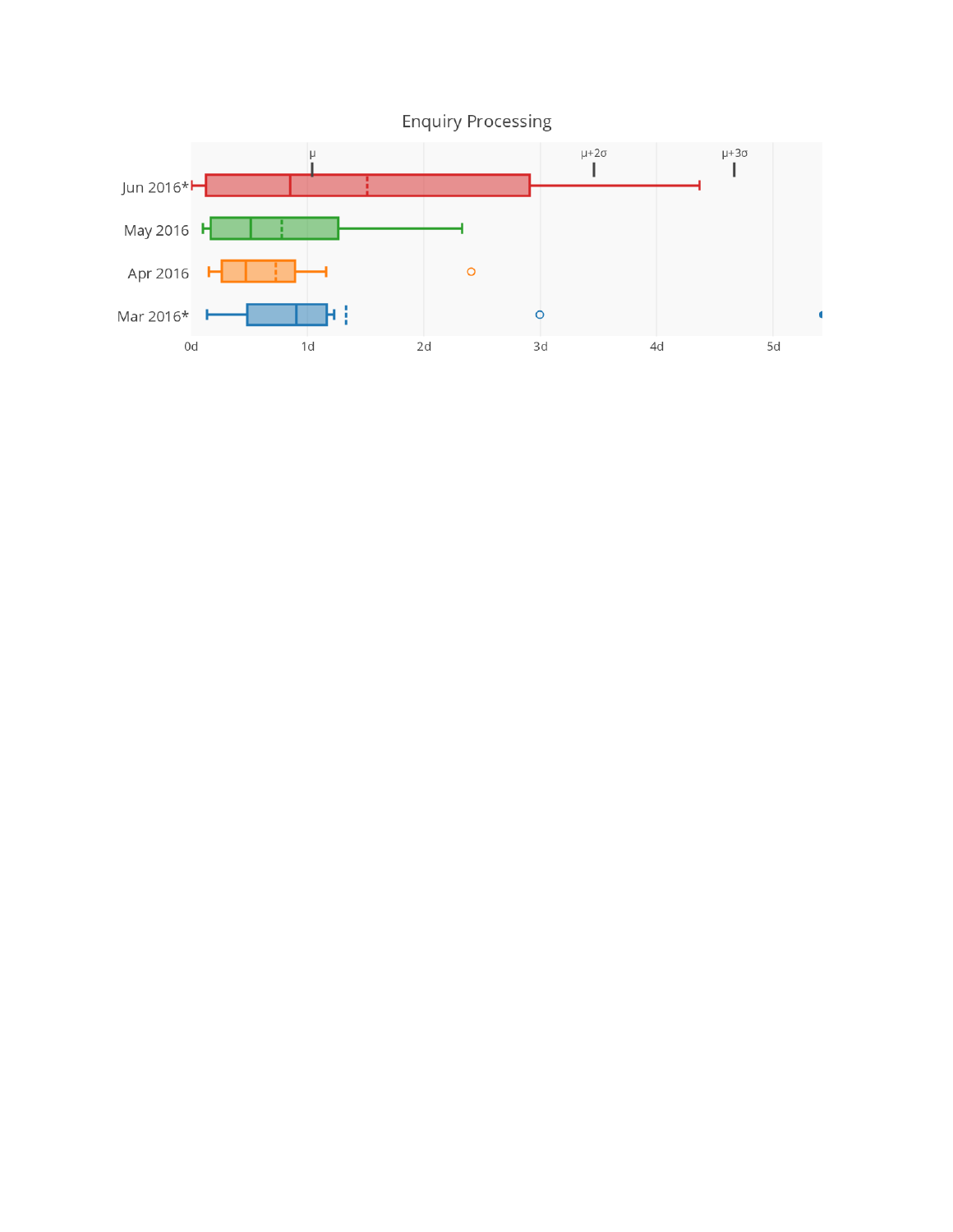## System Availability

System Availability is measured to measure all availability, and does not consider the difference between scheduled maintenance and unscheduled downtime. We have specified these at 99%, which reflects up to 7.2 hours of permissible downtime per month.

#### RZMS availability

| Data                      | <b>Recommendation</b> |
|---------------------------|-----------------------|
| March 2016: 99.96%        | $>99.0\%$             |
| April 2016: 99.96%        |                       |
| May 2016: 99.97%          |                       |
| June 2016 (partial): 100% |                       |

#### Website availability

| Data                           | Recommendation |
|--------------------------------|----------------|
| March 2016: 100%               | $>99.0\%$      |
| April 2016: 100%               |                |
| May 2016: 100\%                |                |
| June $2016$ (partial): $100\%$ |                |

### Directory service availability

| Data                      | <b>Recommendation</b> |
|---------------------------|-----------------------|
| March 2016: 100%          | $>99.0\%$             |
| April 2016: 100%          |                       |
| May 2016: 100%            |                       |
| June 2016 (partial): 100% |                       |

#### Credential recovery

The measure reflects "time to dispatch confirmation email of forgotten username and password". This is a wholly automated process that took no longer than one second for all 22 invocations during the preliminary period. Given this is an automated process with little perceptible delay, we recommend an SLA of 60 seconds that would account for minor system variability that is not considered to impact customer experience.

| Data                                       | <b>Recommendation</b> |
|--------------------------------------------|-----------------------|
| $n=22$ , mean=0.12s, min=0.01s, max=0.69s, | $\leq 60$ s (95%)     |
| $pstdev=0.14s, +2s=0.40s, +3s=0.54s$       |                       |